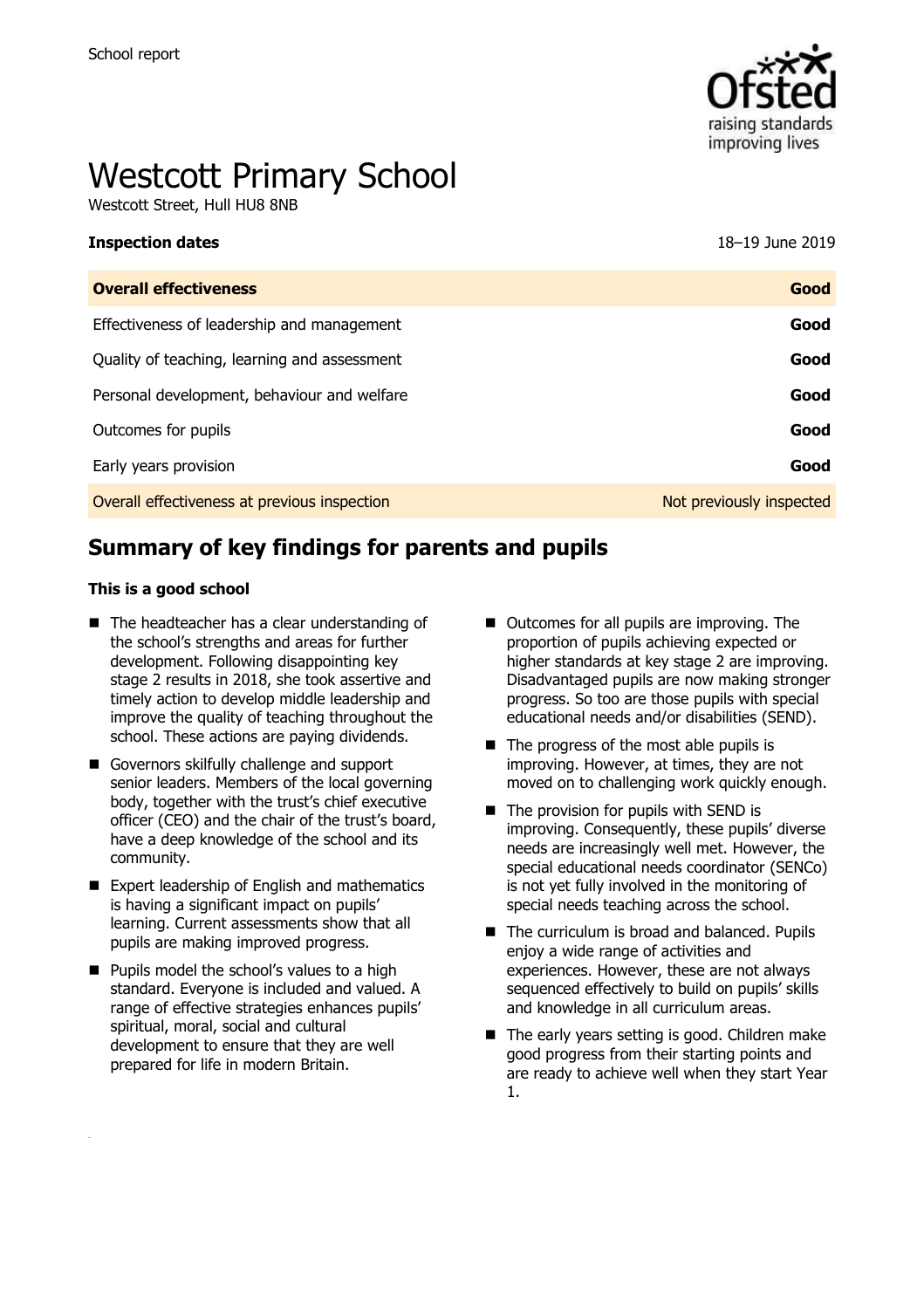

# **Full report**

### **What does the school need to do to improve further?**

- Further improve the quality of teaching and so raise pupils' attainment, by ensuring that the most able pupils move on to deeper learning more quickly.
- Further improve leadership and management, by:
	- continuing to build on the successes in curriculum design by embedding wellthought-out sequences of learning across all curriculum areas
	- developing the role of the SENCo to ensure they are fully involved in monitoring the impact of teaching and learning on pupils with SEND
- Reduce the number of disadvantaged pupils who miss school on too many occasions.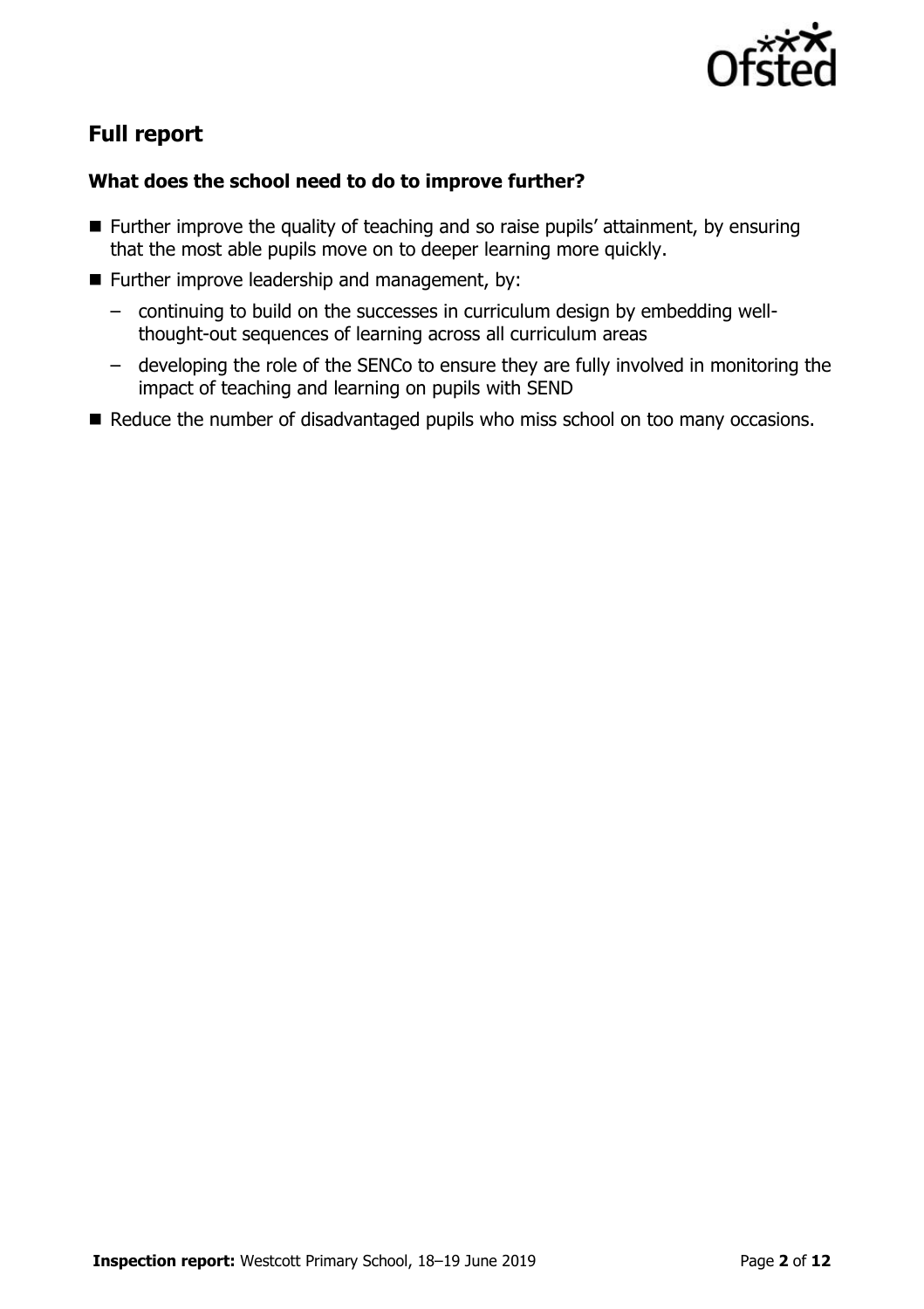

# **Inspection judgements**

#### **Effectiveness of leadership and management Good**

- The headteacher's commitment, passion and determination have ensured that the school's systems have been used well to improve teaching and outcomes for pupils, particularly in reading and mathematics. Staff morale is high, and there is excitement about the future.
- Detailed plans for school improvement are in place. Reviews of these plans are timely and well informed, and leaders use them effectively to continue to drive the school forward. Meticulous planning for the use of additional funding, such as the pupil premium grant and physical education (PE) and sport funding, ensures that these funds are used well and make a difference for pupils.
- The leaders for English and mathematics have successfully raised the quality of teaching and pupils' achievement in their subject areas across the school. Along with senior leaders, they monitor pupils' progress regularly and carefully to ensure that new approaches have a positive impact for pupils and are consistently delivered.
- The mathematics leader has not wasted time in bringing about rapid improvement across the school. Evidence in books and improved outcomes show that pupils who were previously disengaged from mathematics have made rapid progress over the course of the year and are now successfully accessing exceedingly challenging work.
- In addition, the mathematics leader has designed a curriculum bespoke to the needs and challenges of this school. This includes planning, assessment and appropriate training to ensure that all teachers are confident to meet pupils' needs.
- Although the roles and responsibilities of middle leaders are at an early stage of development, leaders have already identified strengths and areas for improvement and have establish plans that have made an immediate impact on the quality of learning. Through leaders' strong understanding of their subjects, they have redesigned their subject curriculum to fit pupils' needs.
- Funding for pupils with SEND is used effectively to provide daily support in lessons. Teachers deploy support staff well to teach and support small groups of pupils and to provide one-to-one support for pupils who need more help so that they make good progress. The trust supports pupils with SEND very effectively. An outreach service to support pupils with SEND has been created across the trust. Leaders say this support is invaluable.
- However, the SENCo identified that to further develop, she would like to become more involved in the strategic monitoring of the teaching of SEND across the school, through carrying out formal learning walks, work scrutinies and lesson observations.
- Good use of additional funding has raised the profile of PE and sport in school. PE lessons are taught by well-trained staff. Pupils enthuse about the after-school clubs and competitive sporting opportunities provided for them.
- Leaders' work in developing pupils' spiritual, moral, social and cultural understanding is strong. Pupils are very respectful and tolerant. They demonstrate a keenness to be kind and considerate to each other. Pupils show a deep understanding of different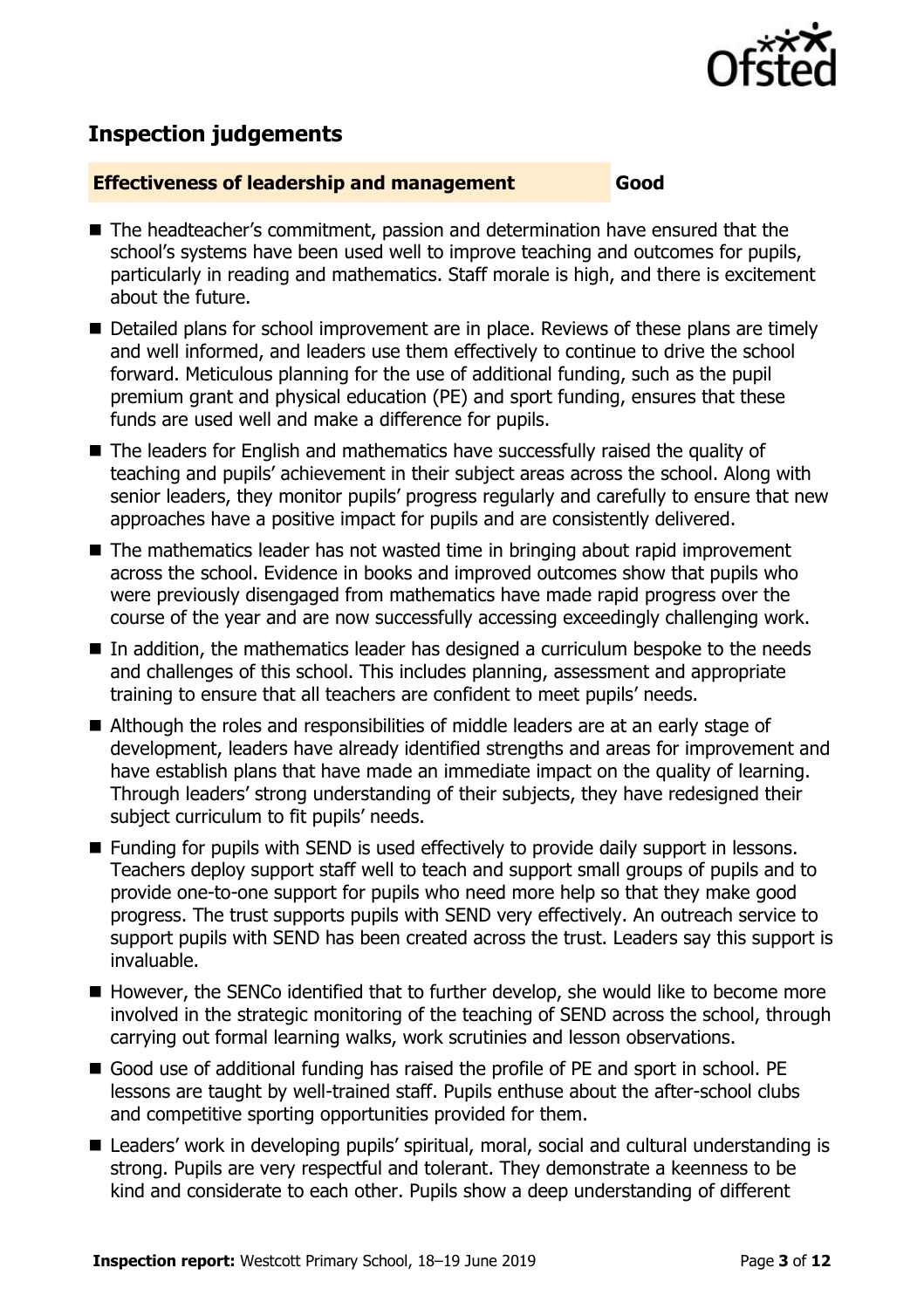

faiths, beliefs and cultures. One pupil commented: 'there are different religions and children with no faith in this school, and each one of us is respected.'

- The firm emphasis leaders place on promoting the school's values, alongside the rich opportunities for pupils to learn about themselves and others, ensures that pupils develop positive attitudes. As a result, they are well prepared for life in modern Britain.
- Parents and carers are supportive of the school. Many of those who spoke to inspectors or responded to the online survey, Parent View, had noticed recent improvements and raised standards. Staff are highly positive about the school. They say that they are proud to work at the school and that leaders think carefully about managing teacher workload. One member of staff said, 'The marking and feedback policy ensures that all assessment is purposeful and aimed at moving children to the next step, motivating them and identifying gaps in learning without being a burden on teachers.'
- Hull Collaborative Academy Trust has provided effective support for leaders, which they have used well to help to strengthen the school's systems and develop the wider leadership of the school.

#### **Governance of the school**

- The highly skilled local governing body is overseen by the board of trustees. Together, they have ensured that relationships with the school are very strong. Governors provide effective support and challenge to the headteacher. Governors and trustees have a thorough understanding of the school's strengths and areas for development.
- Governors have a good awareness of the strengths of the school and its developmental needs. They use a wide range of information to check that improvement plans are effective. Governors supplement their understanding through regular visits aligned appropriately to school priorities.
- Governors ensure that additional funding is spent effectively to support pupils and staff. They have worked with school leaders to improve attendance through the employment of a school well-being officer. Governors fulfil their legal responsibilities well.

### **Safeguarding**

- $\blacksquare$  The arrangements for safeguarding are effective.
- Leaders have created a strong safeguarding culture that permeates all levels of school life. When new staff are recruited, all appropriate background checks are made. This information is logged accurately on the school's single central record. Staff are inducted thoroughly and well trained in the signs to look out for to ensure that pupils are kept safe. Systems and procedures are well known, regularly updated and compliant with up-to-date guidance.
- Leaders work with a range of agencies to ensure that families get the support they need to help keep pupils safe. Reviews are regular and referrals are timely. Associated information, such as on pupils' attendance, is carefully monitored and regularly reviewed.
- **Pupils' health and safety on the school site are a priority. The school has effective**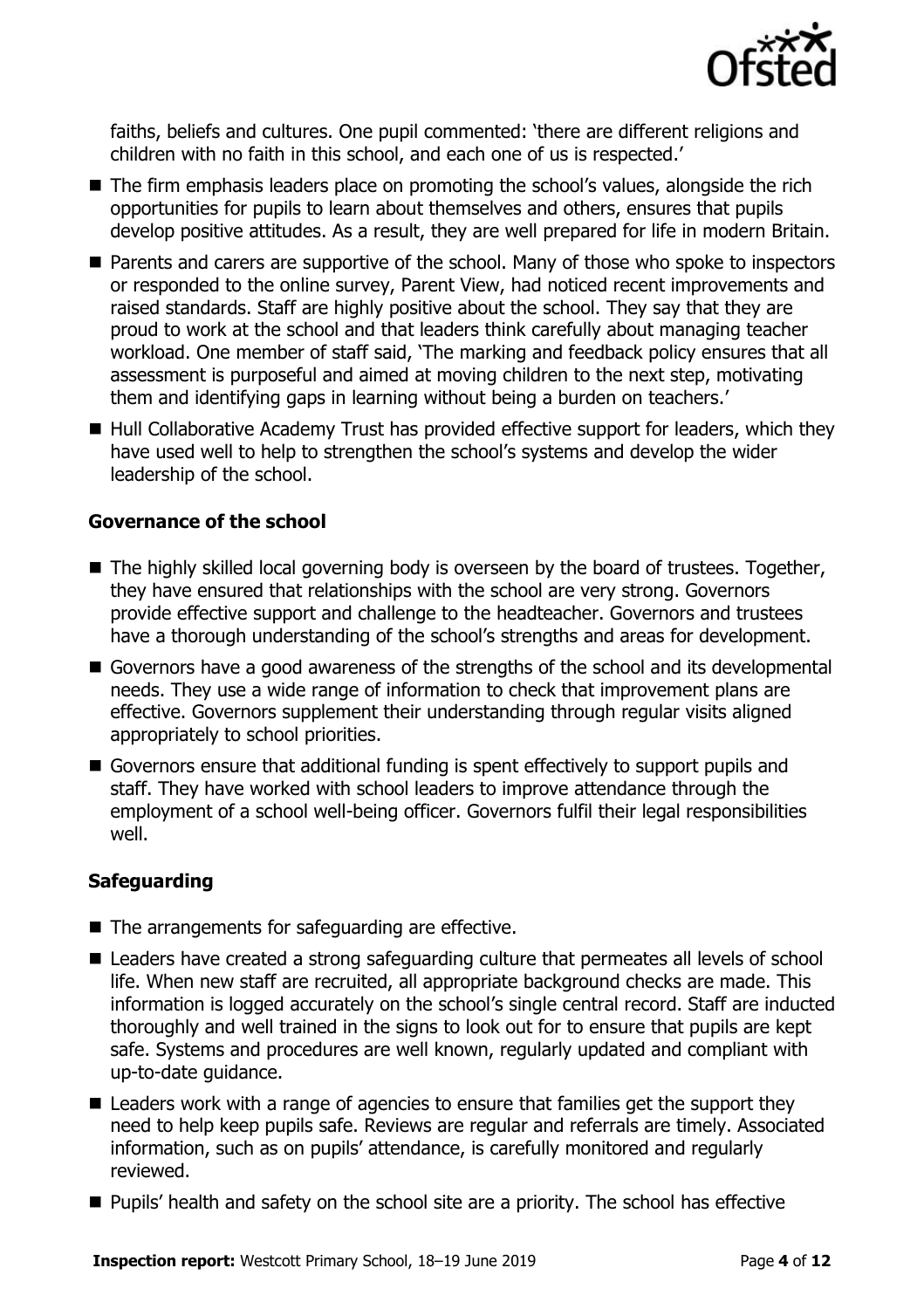

procedures and systems in place to ensure their safety as they move around the building. Pupils are also aware of this. During the inspection, older pupils saw a parent who was at an external door, but instead of opening it, they went and got a member of staff. In addition, children in Reception could discuss with an inspector why the inspectors had to wear the school's identity badge.

#### **Quality of teaching, learning and assessment Good**

- Teaching, learning and assessment are good throughout the school, with some being exceptionally strong. Teachers have developed good subject knowledge, particularly in mathematics and English, following high-quality training. They use this knowledge well to plan lessons that meet pupils' needs. As a result, current pupils are making good progress from their starting points.
- Since September 2018, changes have been made to bolster teaching and raise achievement. New teachers have taken over responsibility for teaching pupils in key stage 1 and upper key stage 2 classes. They have quickly established themselves in their new roles, and have ensured stability and consistency.
- Pupils display positive attitudes towards learning. Those who lose concentration in lessons are given a gentle reminder, which promptly brings them back on task.
- Teachers are skilled in asking questions that delve deeply into pupils' thinking. They quickly identify when pupils are confused, and they restructure learning steps carefully to support pupils' developing understanding. This is particularly the case in upper key stage 2. As a result, pupils are not fazed by the prospect of making mistakes, as they know this is part of effective learning.
- A culture of high expectations is being established across the school. Teachers work hard to ensure that all pupils receive the support they need to make rapid gains in their learning. However, at times, some most-able pupils are not moved on to challenging work as quickly as they could be, meaning they do not always get the opportunity to apply their skills.
- The teaching of mathematics has improved significantly this year. Teaching provides pupils with a wide range of opportunities to develop their numerical skills. Teaching also ensures that pupils have regular opportunities to apply these in practical contexts and through problem solving.
- Vocabulary is being developed across the school. Pupils are very confident in using technical terms across the school, for example 'syllables' in Reception and 'direct and split speech' in Year 3. Because they know the correct terms, they are not afraid to apply these in their learning. One child in Reception, when working independently, started counting the syllables in different words, as he had just learned the term.
- Teaching is adapted well for pupils with SEND. Careful planning and regular reviews ensure that pupils receive learning support that is appropriate to their needs. Leaders, teachers and other adults work together effectively to ensure that pupils with SEND develop the skills, knowledge and understanding they need to make good progress from their starting points.
- High-quality support is provided by teaching assistants. Teaching assistants have strong subject knowledge and are trained well to support pupils to make rapid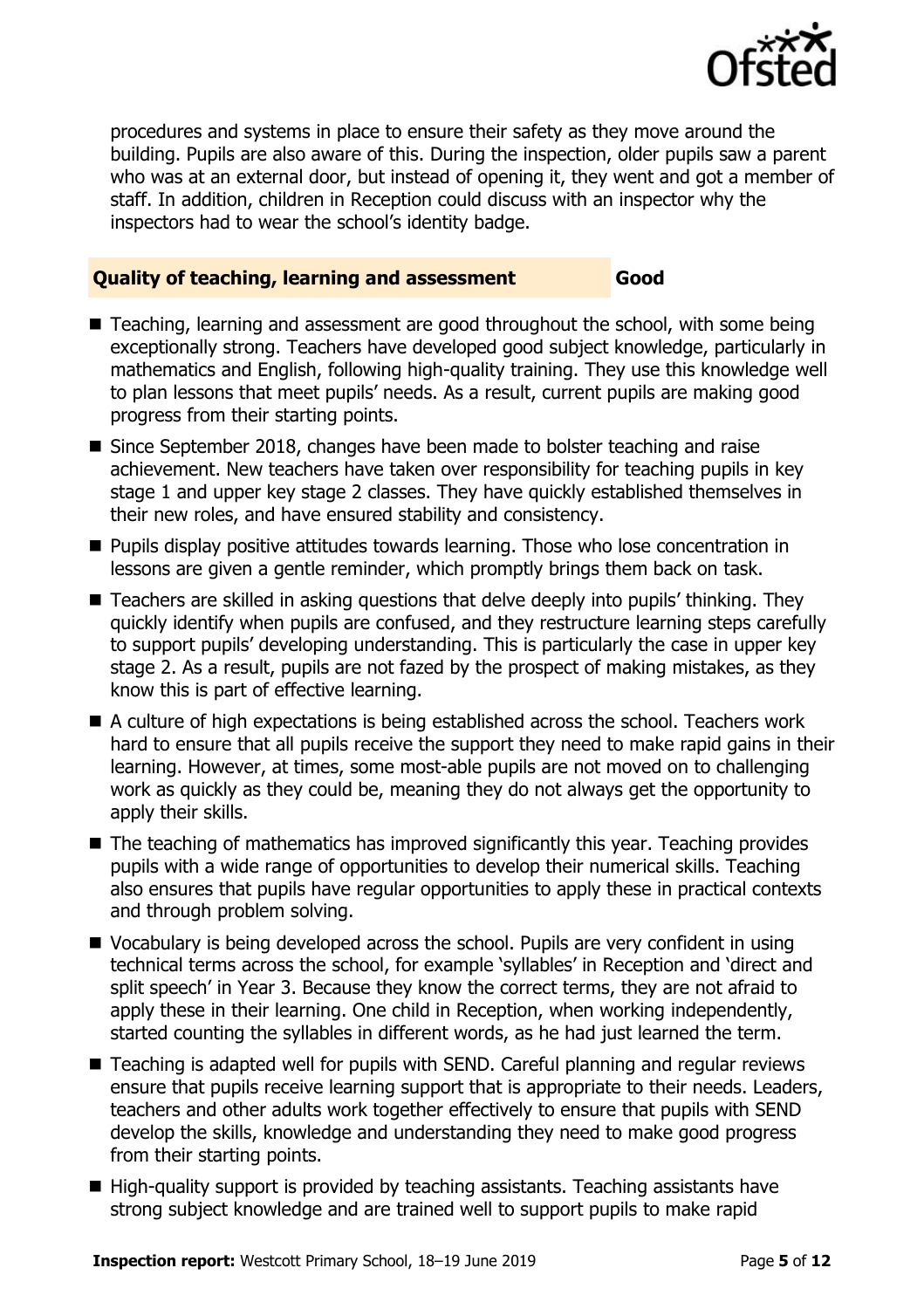

progress. Skilfully, the one-to-one support they provide is balanced appropriately, with a focus on including pupils in class activity wherever possible. Consequently, the pupils they support thrive alongside their classmates.

■ The wider curriculum provides exciting opportunities for pupils to learn in a range of subjects. Leaders have made strides to think carefully about sequences of learning and how they systematically build on skills or provide opportunities to develop pupils' understanding. However, this is not yet embedded across all subject areas.

#### **Personal development, behaviour and welfare Good**

#### **Personal development and welfare**

- The school's work to promote pupils' personal development and welfare is good.
- **Pupils enjoy coming to this school. They are proud of their school and would** recommend it to others. They can see the changes that have taken place to improve their learning further.
- $\blacksquare$  Pupils say they know how to keep safe. They have visitors such as fire fighters, and learn about e-safety, health and well-being and sexual health. One child said, 'we learn how to keep safe and are warned about things, so we are prepared and know how to keep safe.'
- Pupils have a secure understanding of British values and life in modern-day Britain. Pupils show a deep understanding of different faiths, beliefs and cultures. Pupils say that all are respected here, and name-calling has reduced as pupils now have a deeper understanding of it and the impact it has on others.
- **Pupils understand the importance and value of diversity in society and that everyone is** equal and equally valued. One Year 6 pupil said, 'Our school has lots of White British, but here everyone is welcome, everyone is equal whatever their beliefs or characteristics.'
- Although the frequency of school council meetings has declined, the pupil voice has expanded due to the increased range of clubs or groups that pupils can be part of. This gives them a greater say in what happens in and out of school. Pupils spoke enthusiastically about different jobs in school such as the school council, the Tree Defence Force and the Compost Crew, which was created by a child who wanted to ensure the allotment was tidy. When asked about other jobs, one child said, 'we used to have cloakroom monitors, but we don't need them now as we have trust in the school so we know everyone takes care of the cloakroom.'

#### **Behaviour**

- The behaviour of pupils is good.
- **Pupils' behaviour is very positive around the school. Pupils say, when there are 'fallings'** out', issues are always sorted out. Older pupils say that they play nicely with each other. They swap football cards with each other fairly and happily, without any 'fallings out'.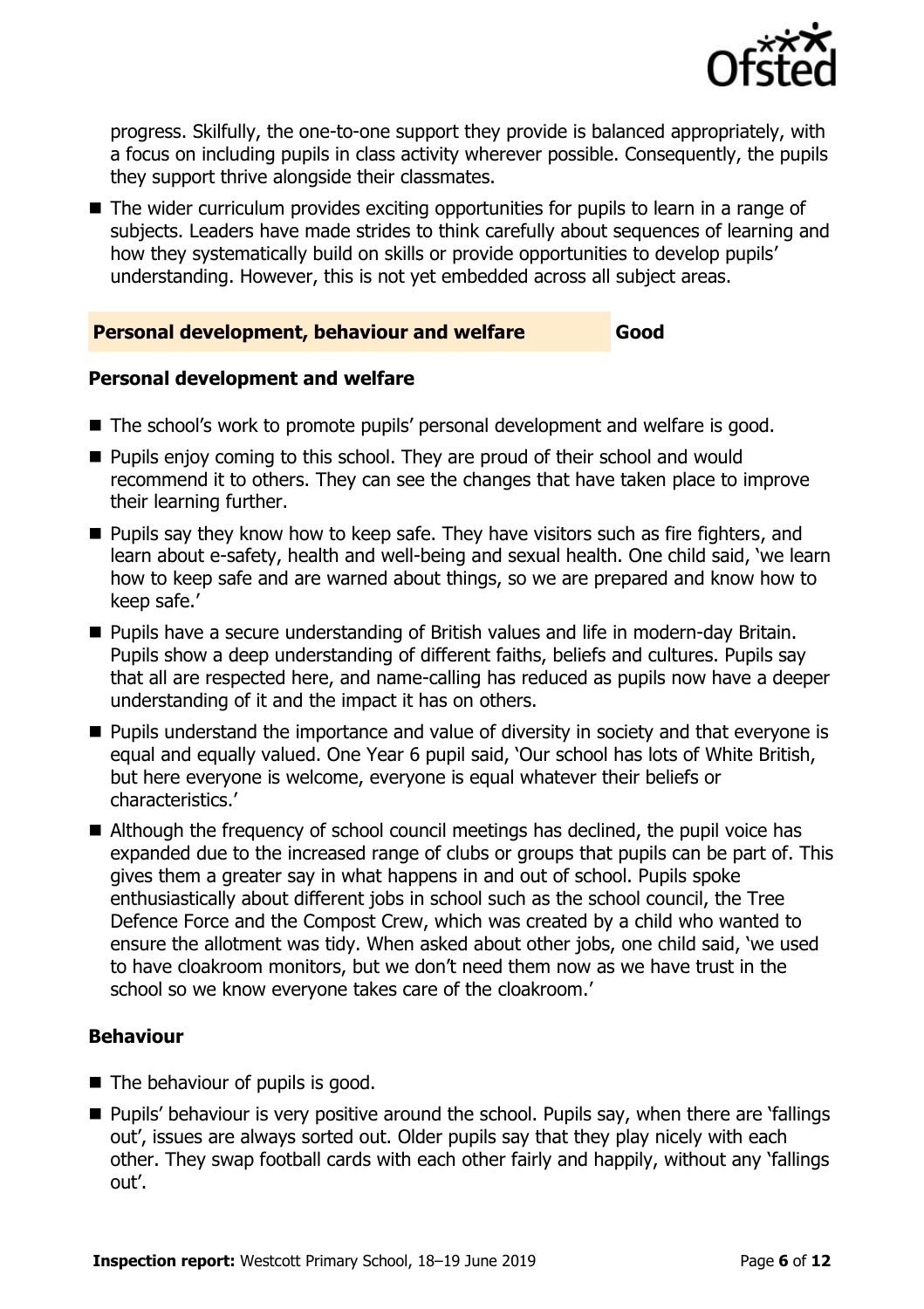

- One pupil said about the management of behaviour, 'Teachers make us behave better. It's their attitudes – they don't shout at us: they listen, understand and respect us.'
- Attitudes to learning are extremely positive around the school and in lessons. As a result, teachers are able to teach with very little disruption. Where some pupils have some challenges in managing their own behaviour, staff are able to support them effectively to avoid disruption to the class.
- Where there is bullying, adults deal with it effectively. Pupils have a very secure understanding of bullying and say, 'we know bullies don't do it to be mean, they often do it for attention, but they don't mean it. So I choose to ignore it. We know it's not the pupil's fault.'
- **Pupils enjoy school and the vast majority attend school regularly. However, the** proportion of disadvantaged pupils who are regularly absent is nearly double the national average for this pupil group. Too many pupils miss school too often.

#### **Outcomes for pupils Good**

- Effective leadership and teaching have led to a rise in the outcomes pupils achieve. Current pupils are attaining well in a range of subjects, including reading, writing and mathematics.
- In 2017, outcomes achieved by pupils were strong across the school. However, changes in staffing had a detrimental effect on pupils' learning, and results at the end of Year 6 dipped in 2018. Pupils did not make enough progress in mathematics. Progress in writing remained strong, but in reading, it slowed.
- Leaders have acted swiftly to resolve this. New teachers in upper key stage 2 have stabilised teaching. Improvement plans for mathematics and reading have been implemented. This is leading to significantly better teaching and improved progress made by pupils. Pupils recognise the improvements. They feel they are doing well in all subjects. Pupils are especially positive about their learning in mathematics.
- Current assessment information shows that the large majority of pupils in key stage 2 are meeting the expectations of them in reading, writing and mathematics. Expert teaching of mathematics and English in Year 3 is accelerating pupils' progress to ensure that previous staffing changes do not have any negative impact on their progress over time.
- When pupils are identified as not making enough progress, or need additional intervention to achieve the expected or higher standards, detailed individual action plans are written to identify support. These are then used to check pupils' progress and hold staff to account. Staff are very positive about these and say they focus on removing barriers to learning to ensure that all pupils achieve well.
- Different tasks provided for different groups of pupils in all lessons ensure that the most able are usually well challenged. Current evidence shows that the proportion of pupils achieving the higher standard in reading and mathematics and greater depth in writing at the end of both key stages 1 and 2 is set to rise significantly. However, at times, most-able pupils are not moved on to more challenging work as quickly as they could be.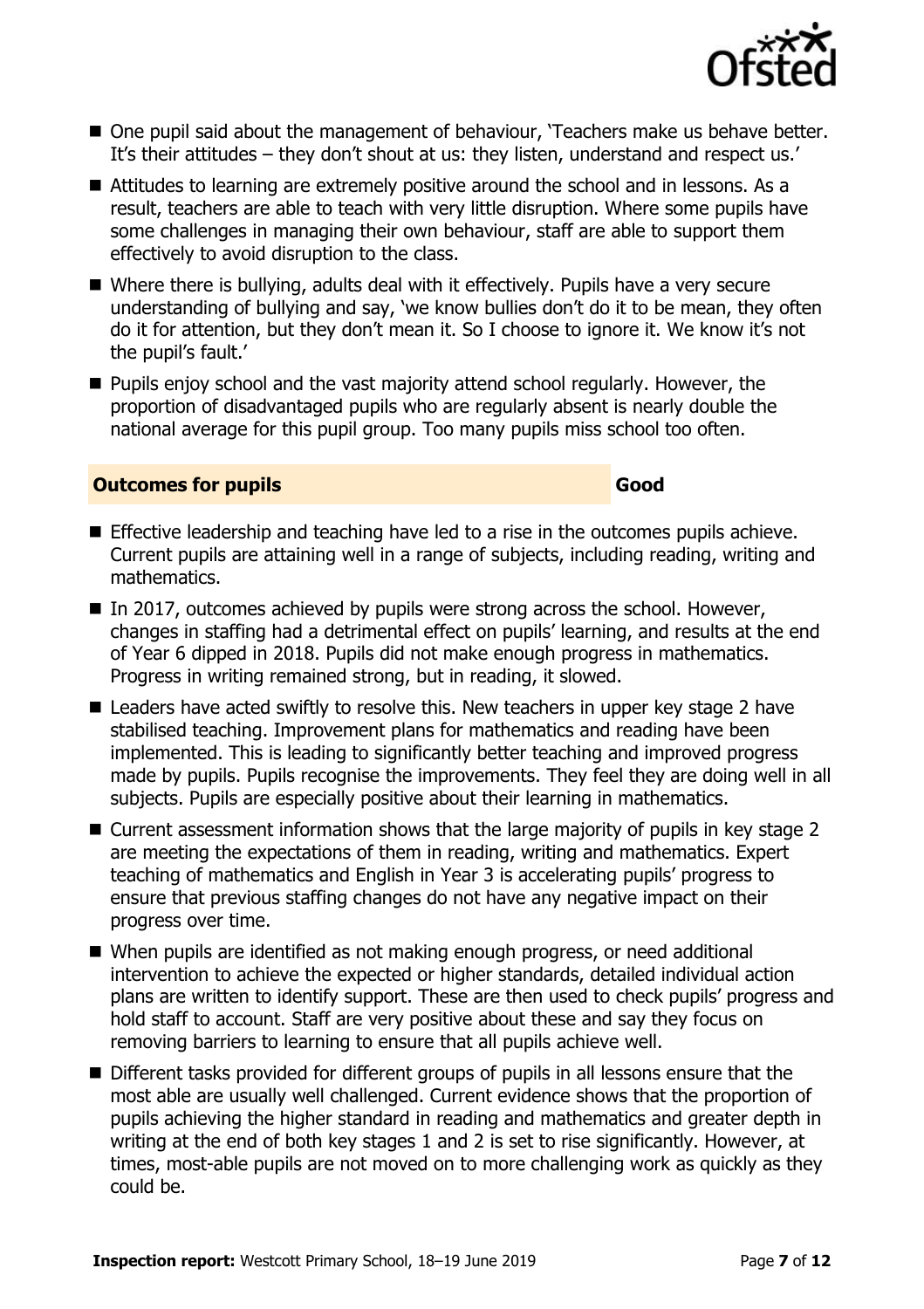

- Pupils achieve well in phonics. From Reception upwards, children demonstrate a strong and growing ability to apply phonics knowledge successfully to sound out new words. As a result, most pupils in Year 1 achieve the expected standard in the phonics screening check.
- **Pupils read widely and often. Leaders effectively target those pupils who need further** support in their reading by ensuring they are heard reading regularly in school.
- Children make good progress in early years. Many children join the setting with low starting points in reading, writing and number. However, effective teaching ensures that most catch up quickly. The large majority of children, including those who are disadvantaged, reach a good level of development, with an increasing proportion of children exceeding this.
- Although comprising a small number, disadvantaged pupils make good progress in a range of subjects. Throughout the school, they achieve as well as, and sometimes better than, their non-disadvantaged peers.
- **Pupils with SEND make strong progress. Provision is improving rapidly. Leaders use an** assessment system that measures small steps of academic progress. Comprehensive monitoring of interventions is carried out.
- Some aspects of the wider curriculum, for example science, have been carefully structured to ensure that pupils build well on their skills and knowledge. However, in other subjects, while pupils are provided with exciting and engaging activities, planning is not yet sequenced in a way that builds effectively to establish deep knowledge.

#### **Early years provision Good Good**

- The early years leader provides effective leadership. She supports staff in making accurate assessments of children's abilities. This information is used to devise activities that engage children and develop children's emerging skills well. For example, leaders identified understanding the world as an area of weakness. They immersed the children in activities and provision that enhanced children's understanding, such as creating a travel agency and aeroplane role play, as well as well-thought-out maprelated activities. As a result, children make links in their learning about the world. For example, one child asked the inspector, 'Would you like to come to France on the aeroplane? We have to fly there, as we need to go over the sea. We're an island you know.'
- Staff think carefully about planning learning opportunities that link and make connections with learning across early years. Learning is well sequenced, and provision is well set up to allow children to establish learning links themselves.
- The early years learning environment is vibrant and engaging. The carefully planned outside area ensures that opportunities for learning are maximised. Adults use effective questioning to develop children's language skills and provide them with key vocabulary to extend their knowledge. For example, during the inspection, a group of children had used chairs and logs to make an aeroplane. The adult provided them with tennis rackets and a high-visibility jacket and explained the role of an airport plane attendant. This encouraged detailed discussions about whether it was safe to take off, or if the weather was too bad.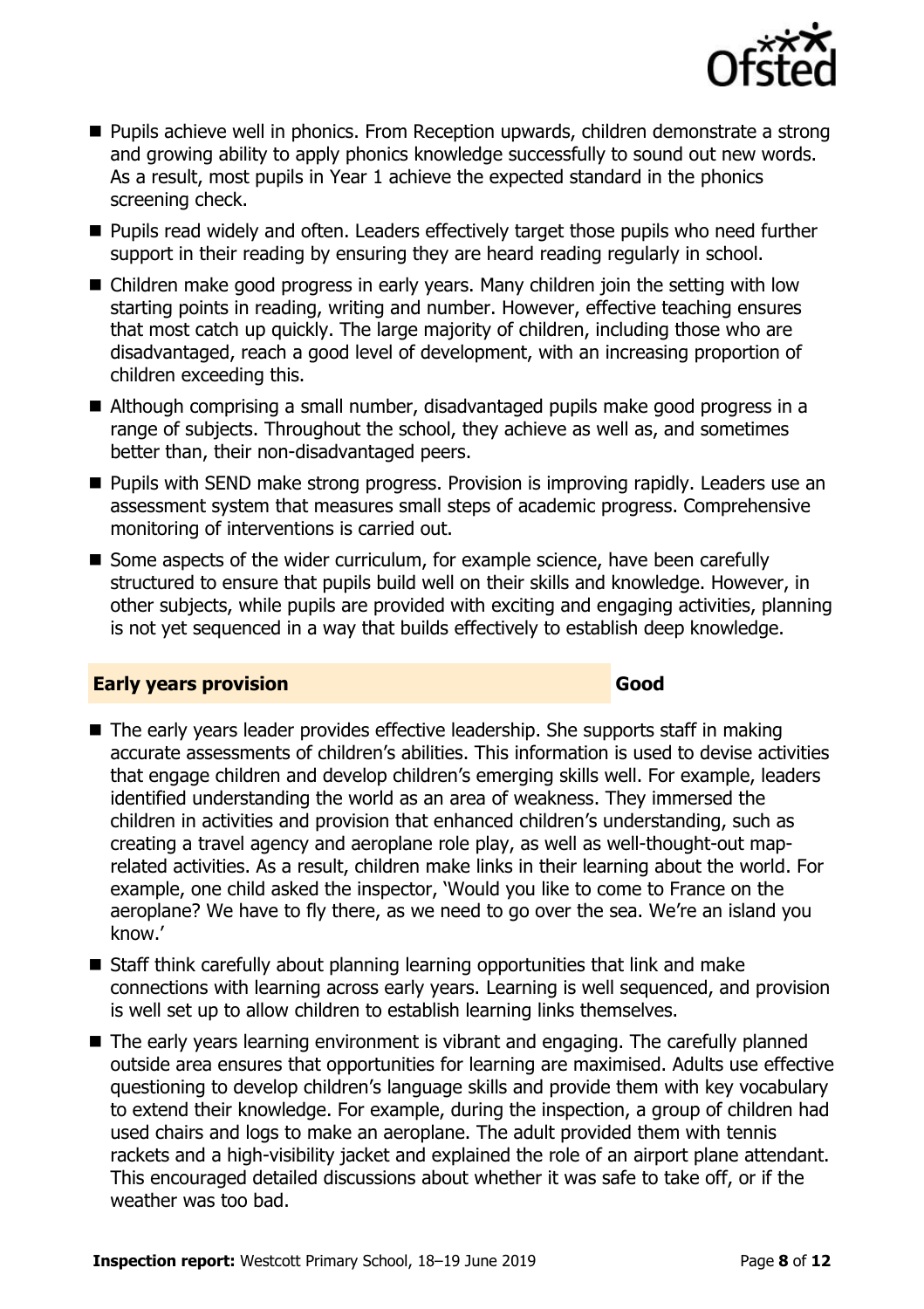

- Work is very well matched to children's needs. Challenge is evident for the most able children. They are given the opportunity to write at length and apply phonics in their writing. Their writing shows an understanding of syllables and they use this to think about the correct spelling of words.
- The school involves parents closely with their children's learning. Staff visit each home before a child starts in early years, and later hold a detailed conversation with parents to discuss the child's progress. Parents contribute evidence of what their child has learned at home to the child's learning journey.
- Children's behaviour demonstrates that they feel safe and happy. They get along well together, taking pleasure in their interactions and friendships. Children are eager learners. They are engaged and excited by the activities and opportunities provided for them. When told that they were going to move to their independent learning activities, there was an audible cheer and discussion about what children want to choose to learn.
- Statutory arrangements for safeguarding and welfare are met. All staff are appropriately trained. Staffing ratios provide high levels of support for children and risk assessments are implemented thoroughly.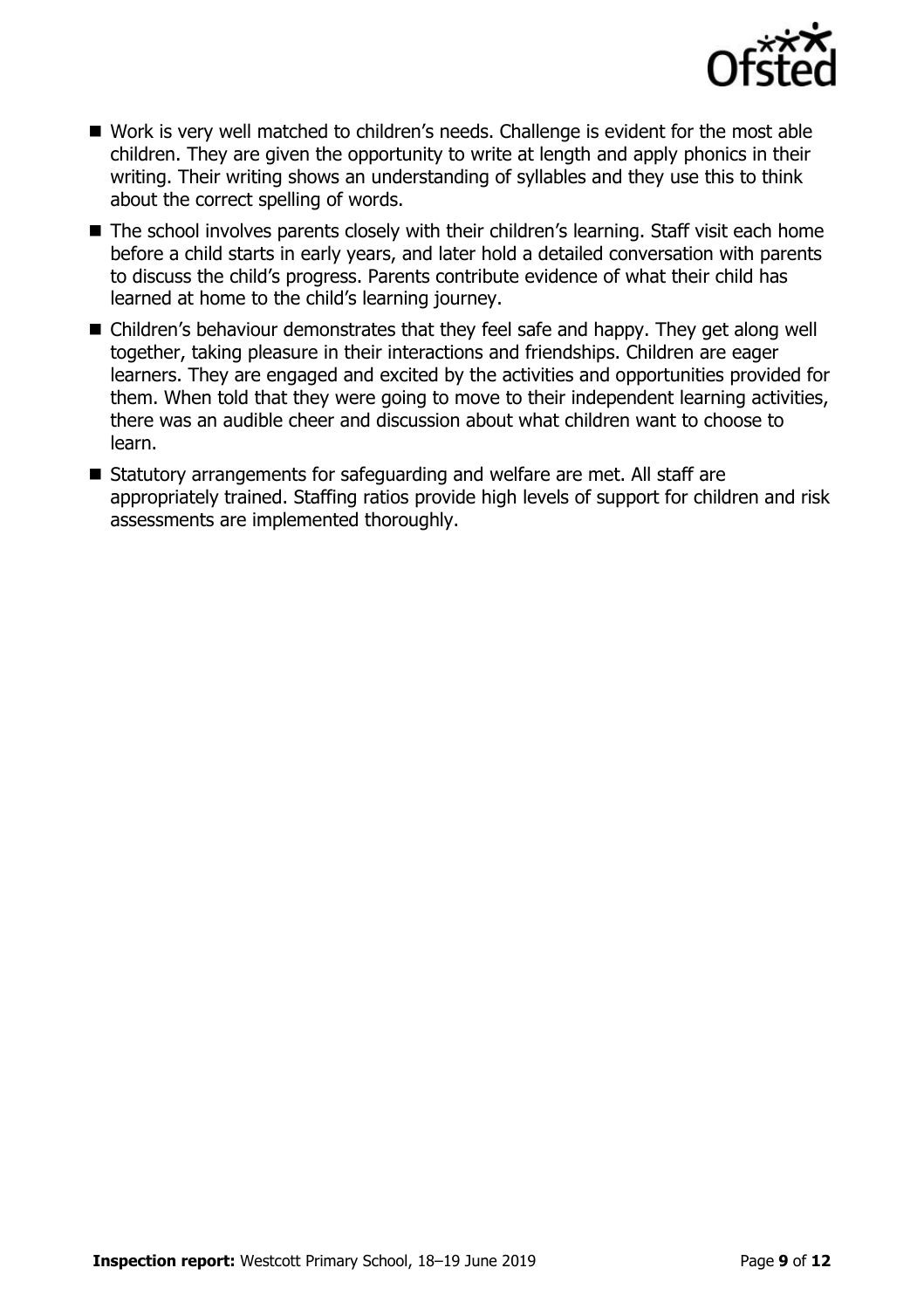

# **School details**

| Unique reference number | 140830                          |
|-------------------------|---------------------------------|
| Local authority         | Kingston Upon Hull City Council |
| Inspection number       | 10087477                        |

This inspection of the school was carried out under section 5 of the Education Act 2005.

| Type of school                      | Primary                        |  |
|-------------------------------------|--------------------------------|--|
| School category                     | Academy converter              |  |
|                                     |                                |  |
| Age range of pupils                 | 5 to 11                        |  |
| Gender of pupils                    | Mixed                          |  |
| Number of pupils on the school roll | 280                            |  |
| Appropriate authority               | Board of trustees              |  |
| Chair                               | Brian Johnson                  |  |
| <b>Headteacher</b>                  | Deborah Tague                  |  |
| Telephone number                    | 01482 783576                   |  |
| <b>Website</b>                      | https://westcottprimary.org.uk |  |
| <b>Email address</b>                | admin@westcott.hull.sch.uk     |  |
| Date of previous inspection         | Not previously inspected       |  |

### **Information about this school**

- This school converted to become an academy on 1 July 2016. When its predecessor school was last inspected by Ofsted, it was judged to be good overall.
- This is an averaged-sized primary school.
- The proportion of pupils known to be eligible for support through the pupil premium funding is below the national average.
- $\blacksquare$  The proportion of pupils with SEND is average.
- Most pupils come from a White British background.
- The proportion of pupils who speak English as an additional language is below the national average.
- The headteacher was appointed as substantive headteacher in September 2017.
- $\blacksquare$  The school runs a breakfast club.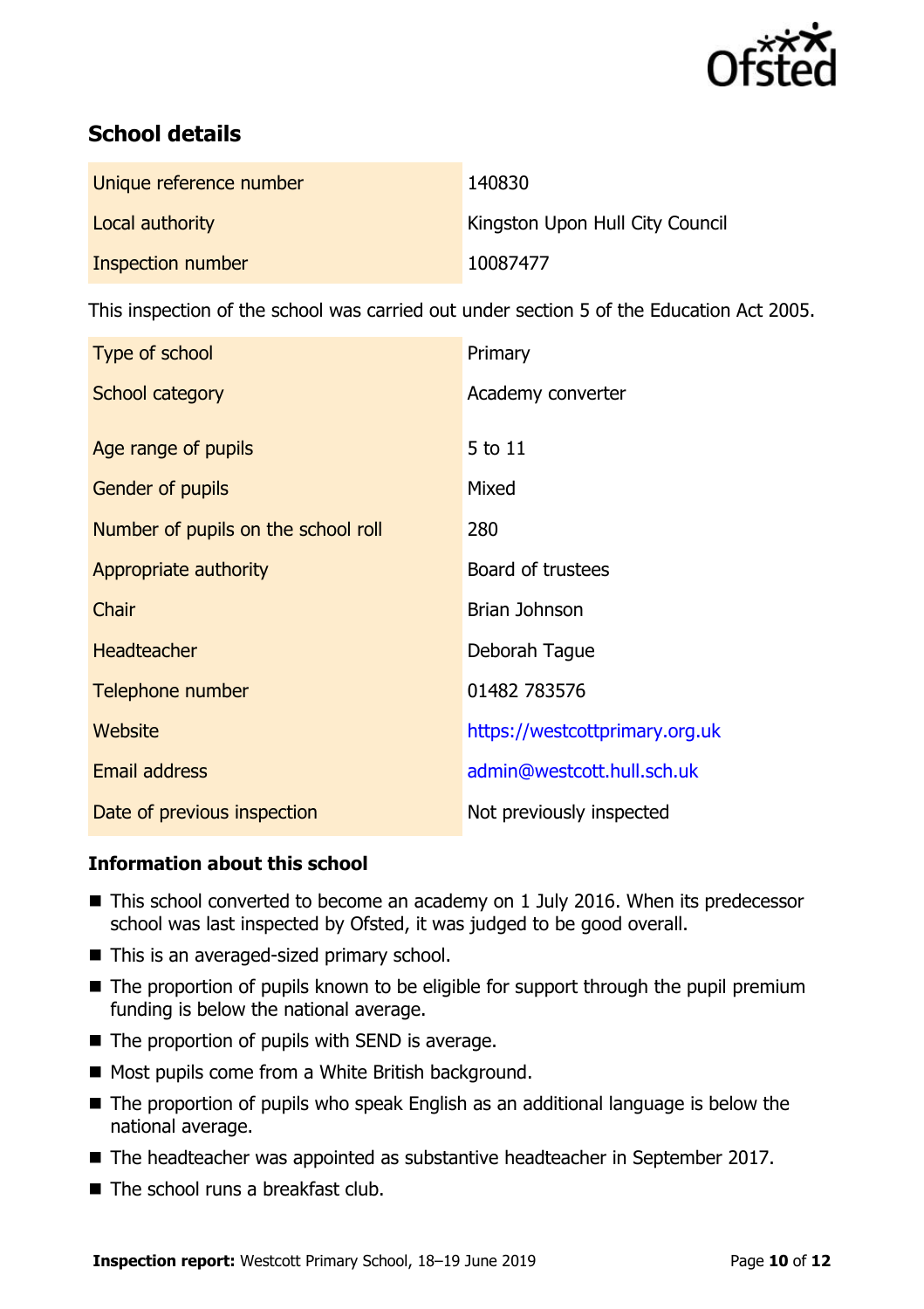

# **Information about this inspection**

- Inspectors observed learning in all classes. Almost all observations were done jointly with senior leaders.
- $\blacksquare$  The lead inspector met with a member of the governing body and spoke to a representative of the board of trustees.
- **Inspectors held meetings with senior and middle leaders.**
- Inspectors took account of the views of parents by considering the 39 responses to Ofsted's online survey, Parent View. Inspectors also spoke informally with parents at the start of the first day of the inspection.
- Inspectors considered the views of a range of staff.
- Inspectors spoke to pupils informally and met with a group of pupils from Year 2 to Year 6.
- Inspectors listened to pupils read. They looked at work in pupils' books with school leaders, including the leaders of mathematics and English.
- Inspectors scrutinised a range of documentation, including leaders' evaluation of the school's effectiveness and minutes of the governing body's meetings.
- Inspectors examined the school's records of current pupils' progress and attendance. Safeguarding procedures were also reviewed, including the arrangements for keeping pupils safe and recruiting staff.

#### **Inspection team**

| Eve Morris, lead inspector | Ofsted Inspector        |
|----------------------------|-------------------------|
| <b>Richard Crane</b>       | <b>Ofsted Inspector</b> |
| Keith Wright               | <b>Ofsted Inspector</b> |